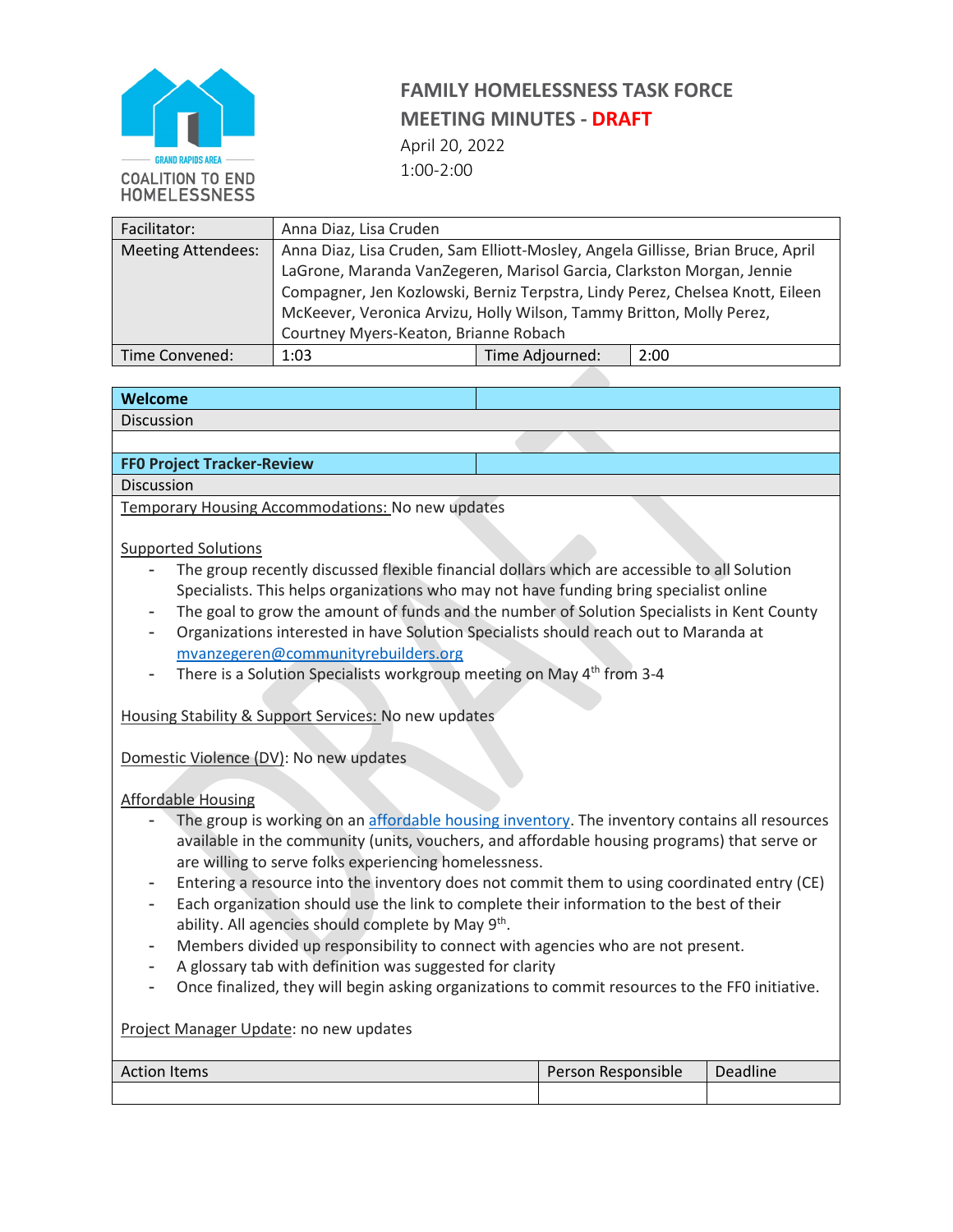

# **FAMILY HOMELESSNESS TASK FORCE MEETING MINUTES - DRAFT** April 20, 2022

1:00-2:00

| <b>FFO Dashboard</b> |  |
|----------------------|--|
| Discussion           |  |

Angela overviewed the FFO dashboard with data as of the end of March. Metrics include the number of families entering system (newly homeless or returned), exits to a permanent destination, exits due to inactivity, number of actively homeless families and length of time homeless.

The demographic portion of the dashboard looks at data since June 2020 and can be filtered by relationship to the head of the household. Data is displayed on race, ethnicity, gender, dv status, and last permanent zip. Lisa noted that the number of people who indicated they are a survivor or victim of domestic violence (DV). Angela noted that this metric is based on a history of DV, not those who are actively fleeing a situation.

Brian reflected on the last known zip codes shown. Work to find affordable housing and receptive landlords in those areas is ongoing. Agreement that it is difficult to find affordable housing right now. Anna shared that she has heard of affordable housing units opening which may lead to additional movement off the by-name list. In previous years, there have been higher numbers in summer months. Tracking these trends will help to anticipate trends and need in future years.

If have questions or would like to see additional data on the dashboards, reach out to Angela.

| <b>Action Items</b>             |  | Person Responsible | Deadline |
|---------------------------------|--|--------------------|----------|
|                                 |  |                    |          |
| <b>System Case Conferencing</b> |  |                    |          |
| <b>Diccursion</b>               |  |                    |          |

Discussion

No discussion needed. The unconnected families reflected on the dashboard are connected but had delays in data entry. This signifies that families are entering the system and continuing to stay connected.

Action Items Person Responsible Deadline

### **Family Provider Updates**

Discussion

Lisa shared that Family Promise is working to get referrals and to support families with development of safety and housing plans when they cannot get into shelter right away. They are seeing that this support has made a large different for families.

Anna shared that Community Rebuilders is working with the City of Grand Rapids to bring some 3-bed units online this summer. This is the first time that an affordable housing project is working to accept referrals through CE. They hope this can be used as a model for future affordable housing developments.

Angela feels it is important that the community has the ability to project the number of program openings on monthly or quarterly basis so the system can adjust to meet anticipated seasonal/ quarterly need. Data being collected now will help inform projections.